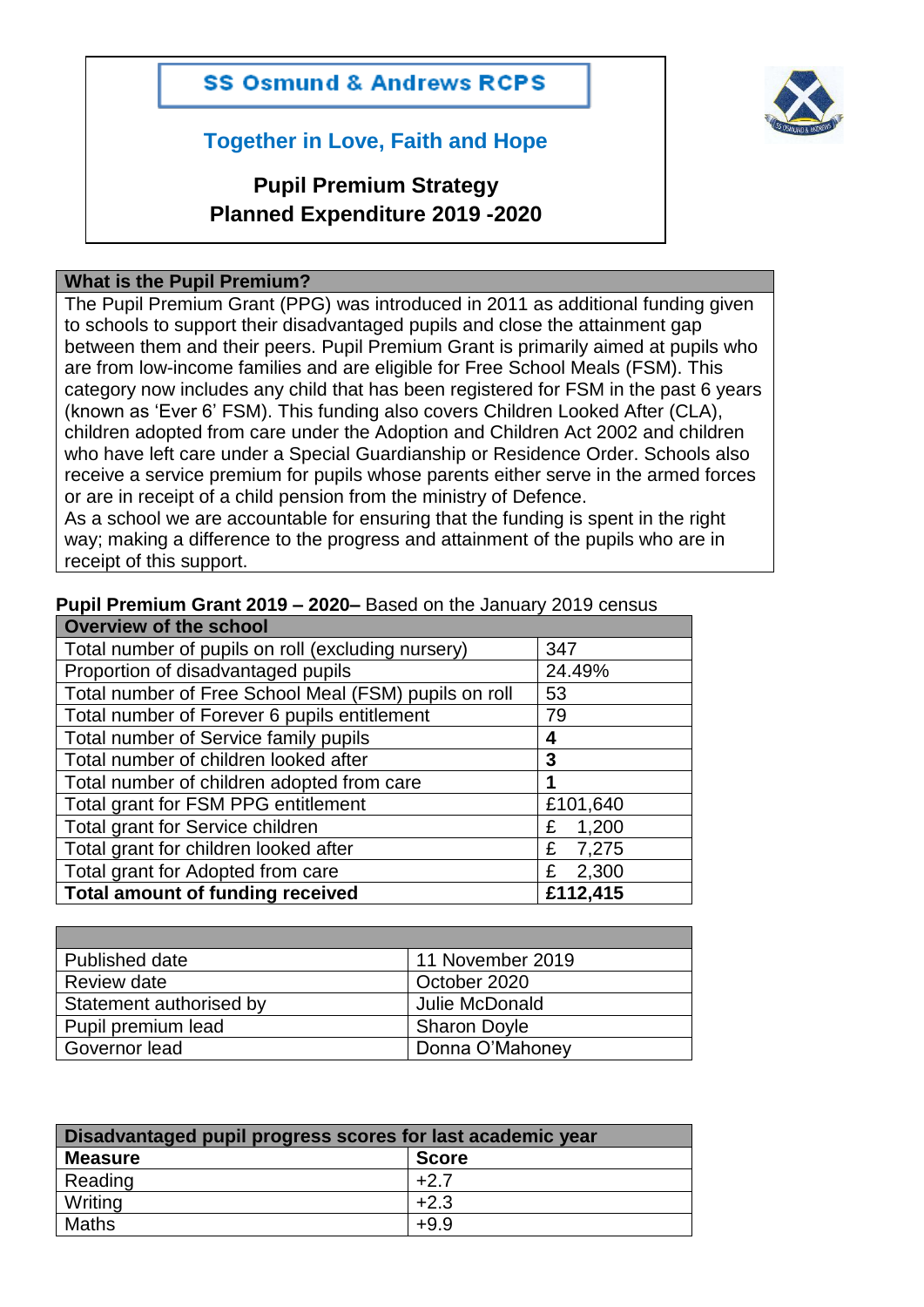#### **Main barriers to educational achievement**

- Low on entry baseline data
- Language and communication
- Emotional well-being
- Identified learning needs

SS Osmund and Andrew's employ a specialist SEN lead for 10 days per month and 2 learning mentors. These staff are trained in the delivery of a number of named interventions and support throughout school.

Additional support programmes for children identified with a learning need are all costed, planned, evaluated and monitored closely. Impact is measured at the end of an intervention, evidence is kept in school records and shared with the appropriate staff. Half termly progress meetings are held with teaching staff and data analysis completed termly.

Priority issues identified for 2019-20 are speaking and listening, reading and writing in EYFS and KS1, reading and maths in KS2.

| Aea of spend                                            | <b>Allocation</b> | <b>Activity</b>                                                                                                                                                                                                                                                                   | <b>Intended outcomes</b>                                                                                                                                                      |
|---------------------------------------------------------|-------------------|-----------------------------------------------------------------------------------------------------------------------------------------------------------------------------------------------------------------------------------------------------------------------------------|-------------------------------------------------------------------------------------------------------------------------------------------------------------------------------|
| Learning<br>mentors &<br><b>SENCO</b>                   | £13,757           | Learning mentors and support<br>staff to provide nursery narrative<br>and reception narrative.<br>One to one speech and language<br>therapy for identified children.                                                                                                              | Children make good progress towards meeting<br>GLD.                                                                                                                           |
|                                                         |                   | To use the expertise of a<br>learning mentor to deliver<br>appropriate interventions<br>Toe by Toe<br>Working memory<br>Numeracy support – skills of<br>early number                                                                                                              | Pupil progress measures showing that children<br>have made good progress and are closing the<br>gap on their peers.                                                           |
|                                                         |                   | To support PSHE and give<br>emotional support to children<br>with ASD.<br>The following programmes to be<br>delivered weekly through school<br>Lego therapy,<br>You Talk I listen<br>Nurture group                                                                                | Children who are struggling with emotional and<br>behaviour issues are able to overcome<br>difficulties and access the curriculum.                                            |
| Funding<br>towards<br>teaching<br>assistant<br>salaries | £91,233           | Teaching assistants to deliver<br>intervention programmes on a<br>daily basis. Small group<br>supervision with focussed<br>provision on PP children in<br>order to address gaps in<br>learning. Specific 1 to 1 skilled<br>programmes following on from<br>learning mentors work. | High quality teaching and learning in place<br>impacting on attainment and achievement.<br>Data shows pupil premium children doing well<br>when measured against their peers. |
| Wellcomm<br>training for<br><b>EYFS</b> staff           | £248              | 3 members of staff in EYFS to<br>attend appropriate<br>communication and language<br>training to deliver this teaching<br>programme to other members of<br>staff in the EFYS unit and                                                                                             | Accelerated progress in children's<br>communication and language skills.                                                                                                      |